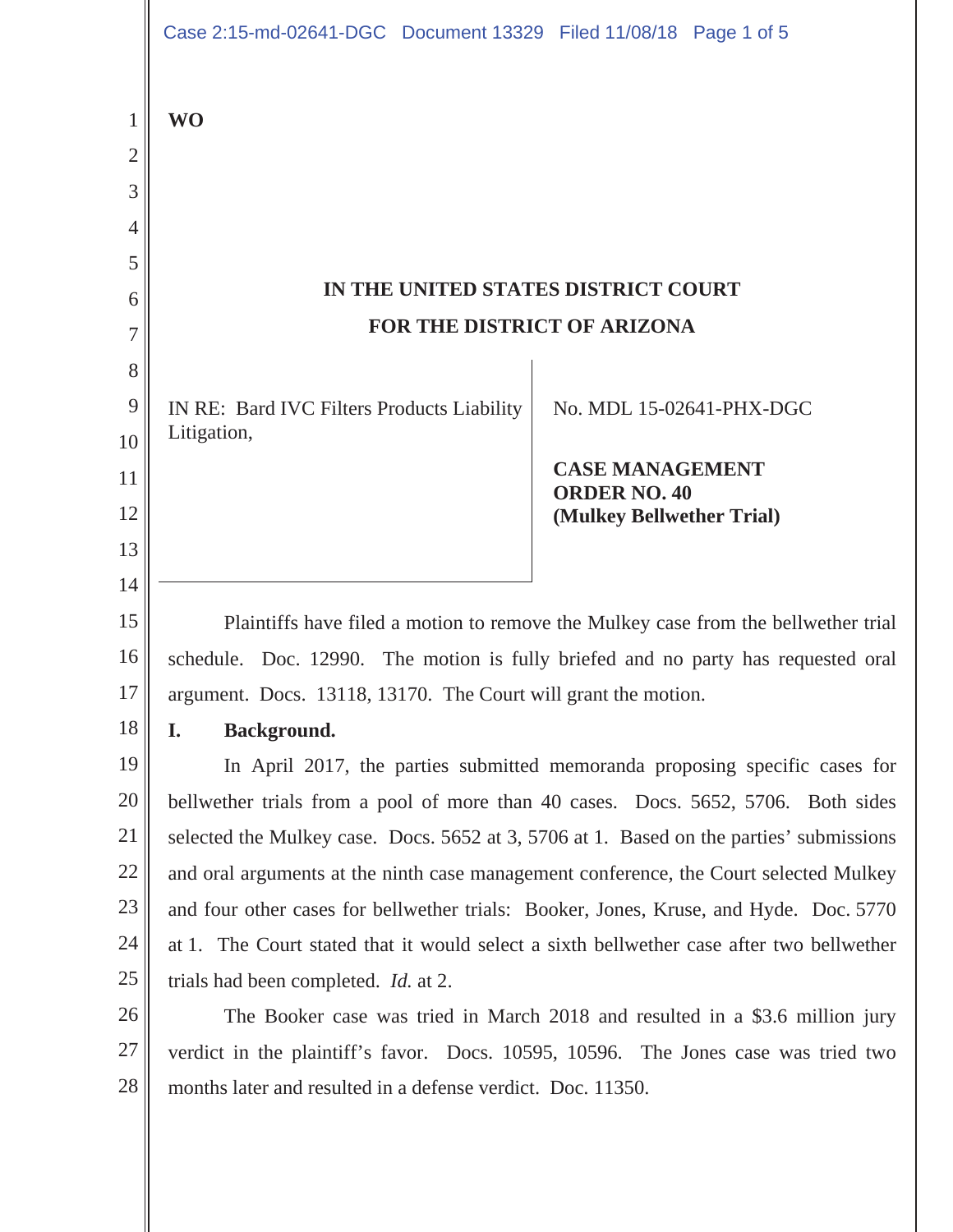Following the close of the Jones trial, the Court concluded that the order of the next three bellwether trials should be Kruse, Hyde, and Mulkey. Doc. 11659 at 1. The Court scheduled Kruse for September 2018, Hyde for November 2018, and Mulkey for February 2019. *Id.* at 1-2. The Court selected Tinlin, a Recovery case, for the sixth bellwether trial in May 2019. *Id.* at 4.

The Court subsequently granted summary judgment in favor of Defendants in the Kruse case. Doc. 12202. The parties agreed that Hyde could be moved to the September 2018 bellwether trial slot in lieu of Kruse. Doc. 11871 at 1. The Hyde trial resulted in another defense verdict. Doc. 12891.

10 11 12 13 14 Due to certain health issues experienced by Ms. Mulkey and the fact that discovery in Tinlin was ongoing, the Court determined that Mulkey should be tried in February 2019 and Tinlin three months later. Docs. 12061, 12853, 12971. The Court also determined that a sixth bellwether trial would not be necessary. Doc. 12853 at 1. The summary judgment granted in Kruse had resolved a sixth case.

15 16 17 Plaintiffs seek to remove Mulkey from the bellwether trial schedule, arguing that another trial involving an Eclipse filter would be redundant and a waste of resources. Doc. 12990 at 4-6. Defendants oppose the motion. Doc. 13118.

18 **II. Discussion.** 

1

2

3

4

5

6

7

8

9

19 20 21 22 23 24 25 The primary purposes of this MDL – common discovery and ruling on common issues – have been accomplished. The parties requested that the Court hold bellwether trials to provide insight into how their claims and defenses would be received by juries, with the hope that a global settlement could be achieved before the cases are remanded. *See In re Chevron U.S.A., Inc.*, 109 F.3d 1016, 1019 (5th Cir. 1997); *Manual for Complex Litigation, Fourth* § 22.315 (Federal Judicial Center 2004). The four bellwether cases resolved to date – Booker, Jones, Kruse, and Hyde – have served this purpose.

26 27 28 Booker involved a G2 filter that had experienced multiple failures, with a fractured strut migrating to the plaintiff's heart. *See* Doc. 8873 at 2. The jury found in favor of the plaintiff on the failure to warn and punitive damages claims, awarding \$1.6

- 2 -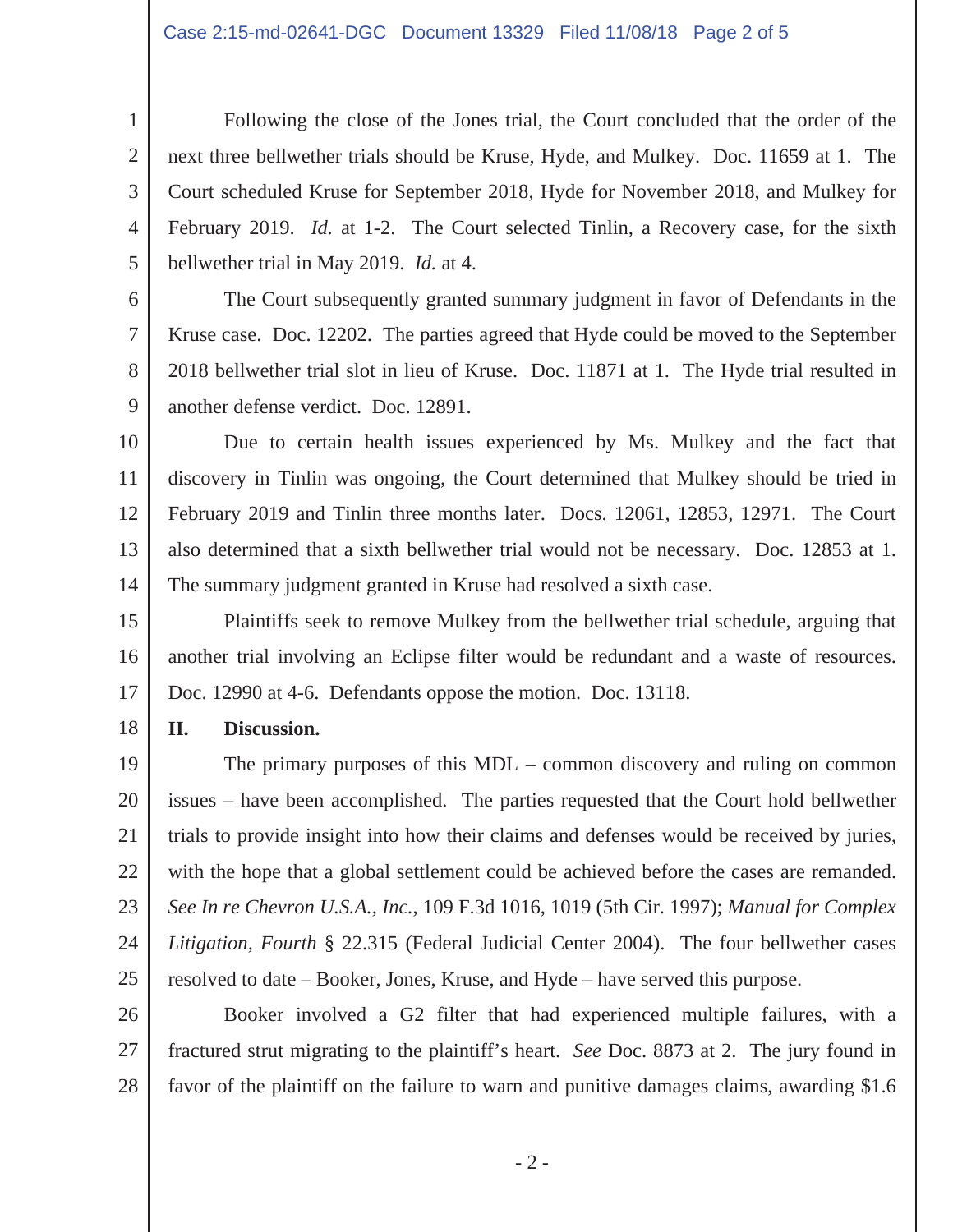## Case 2:15-md-02641-DGC Document 13329 Filed 11/08/18 Page 3 of 5

1

2

3

4

7

8

million in compensatory and \$2 million in punitive damages. Docs. 10595, 10596. Plaintiffs have stated that this verdict provides sufficient information regarding the estimated value of G2 cases involving fractures and serious injuries (Doc. 13117 at 49), and neither side proposes trying another G2 bellwether case.

5 6 Jones involved an Eclipse filter that had experienced failures similar to the G2 filter in Booker. The trial resulted in a defense verdict.

Kruse was resolved in Defendants' favor on the basis of a statute of limitations defense. The same defense is asserted in other MDL cases.

9 10 11 12 Hyde was tried as both a G2X and Eclipse case, with Plaintiffs claiming that Ms. Hyde's filter was a G2X and Defendants claiming that it was an Eclipse. The parties agree that the Eclipse filter design is same as the G2X, with the exception of electropolishing. The trial produced another defense verdict.

13 14 15 16 If Mulkey goes to trial, it would be the third trial involving an Eclipse filter. The parties have learned much about the strengths, weaknesses, and value of Eclipse cases from the Jones and Hyde trials. Defendants would present essentially the same liability evidence in Mulkey that they presented in Jones and Hyde.

17 18 19 20 21 Plaintiffs believe there is nothing to gain from trying another Eclipse case. Docs. 12990 at 4-6, 13117 at 7-8. The Court similarly concludes that there is little to gain, and that the limited knowledge to be acquired from another Eclipse trial is outweighed by the time, money, and judicial resources another three-week jury trial would consume.

22 23 24 25 26 27 28 Defendants assert that Mulkey is different from Jones and Hyde because it is a non-fracture case, and would be the only such case among the bellwether trials. Doc. 13118 at 3. But Plaintiffs dispute this assertion, and would present evidence at trial suggesting that a filter arm fractured. Docs. 12990 at 5, 13170 at  $3 \& n.2$ . Plaintiffs further claim that several filter limbs have perforated Ms. Mulkey's IVC wall, and imaging in January 2017 shows that the limbs are abutting the aorta and interacting with the duodenum and L3-L4 disc space. Doc. 12990 at 5. The Court does not agree with

- 3 -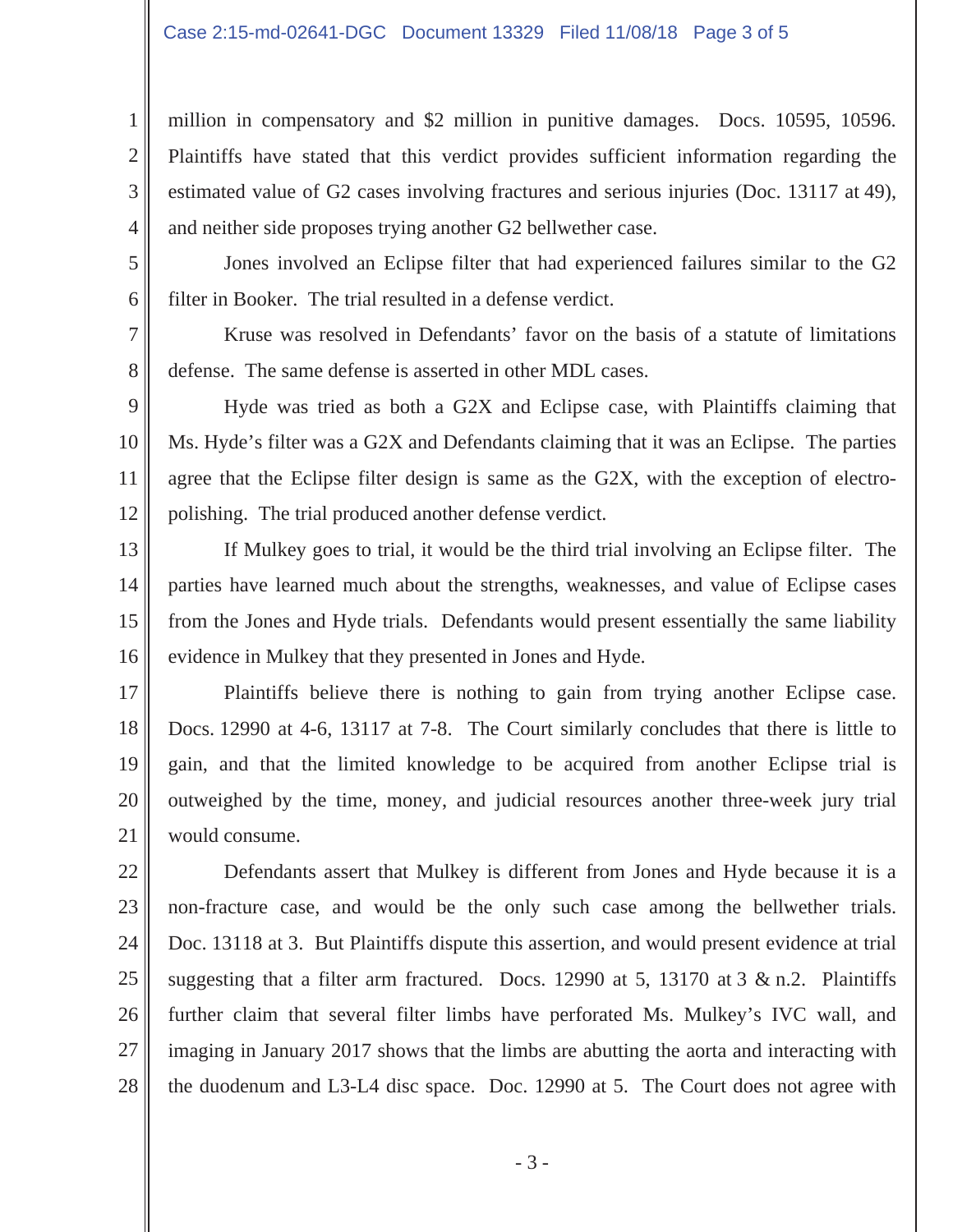Defendants' assertion that Mulkey "is close to a non-injury case." Doc. 13117 at 55-56; *see* Doc. 13118 at 4. And if another Eclipse defense verdict resulted from a Mulkey trial, as appears likely, the parties would learn nothing about the valuation of limited injuries in filter cases.

Defendants suggest that Plaintiff's motion is an attempt to game the bellwether trial process. The Court does not agree. The Court previously warned the parties that it would not tolerate attempts to manipulate the bellwether trial process, and still holds that view. Doc. 8871 at 1-2. Plaintiffs seek to eliminate the Mulkey trial because it would be the third trial to present Eclipse filter evidence, and the previous two have already resulted in defense verdicts. This is not, in the Court's view, an effort to skew the bellwether process, but a legitimate effort to avoid the expense of a trial that most likely will provide little new information. $<sup>1</sup>$ </sup>

13 14 15 16 17 As the Court noted when the bellwether process began, "five or six cases should provide the parties with ample information to achieve global settlement if such settlement is possible." *Id*. at 2. With completion of the Tinlin trial, the Court will have resolved five bellwether cases on the merits – one on the statute of limitations defense and four through jury trials.

18 19 20 21 The Court will grant Plaintiffs' motion and remove Mulkey from the bellwether trial schedule. This decision is based not on Ms. Mulkey's withdrawal of her *Lexecon* waiver, but on the Court's decision that the time and expense of trying Mulkey would significantly outweigh any benefits to be derived from the trial.

22

1

2

3

4

5

6

7

8

9

10

11

12

## **IT IS ORDERED:**

23 24 1. Plaintiffs' motion to amend the bellwether trial schedule to remove the Mulkey case (Doc. 12990) is **granted**.

25 26

 $\overline{a}$ 

<sup>27</sup> 28 <sup>1</sup> The Court also disagrees with Defendants' suggestion that Plaintiffs previously tried to skew the bellwether pool by failing to provide *Lexecon* waivers in two cases. As Defendants know, the Court specifically found otherwise. *See* Doc. 3214 at 1.